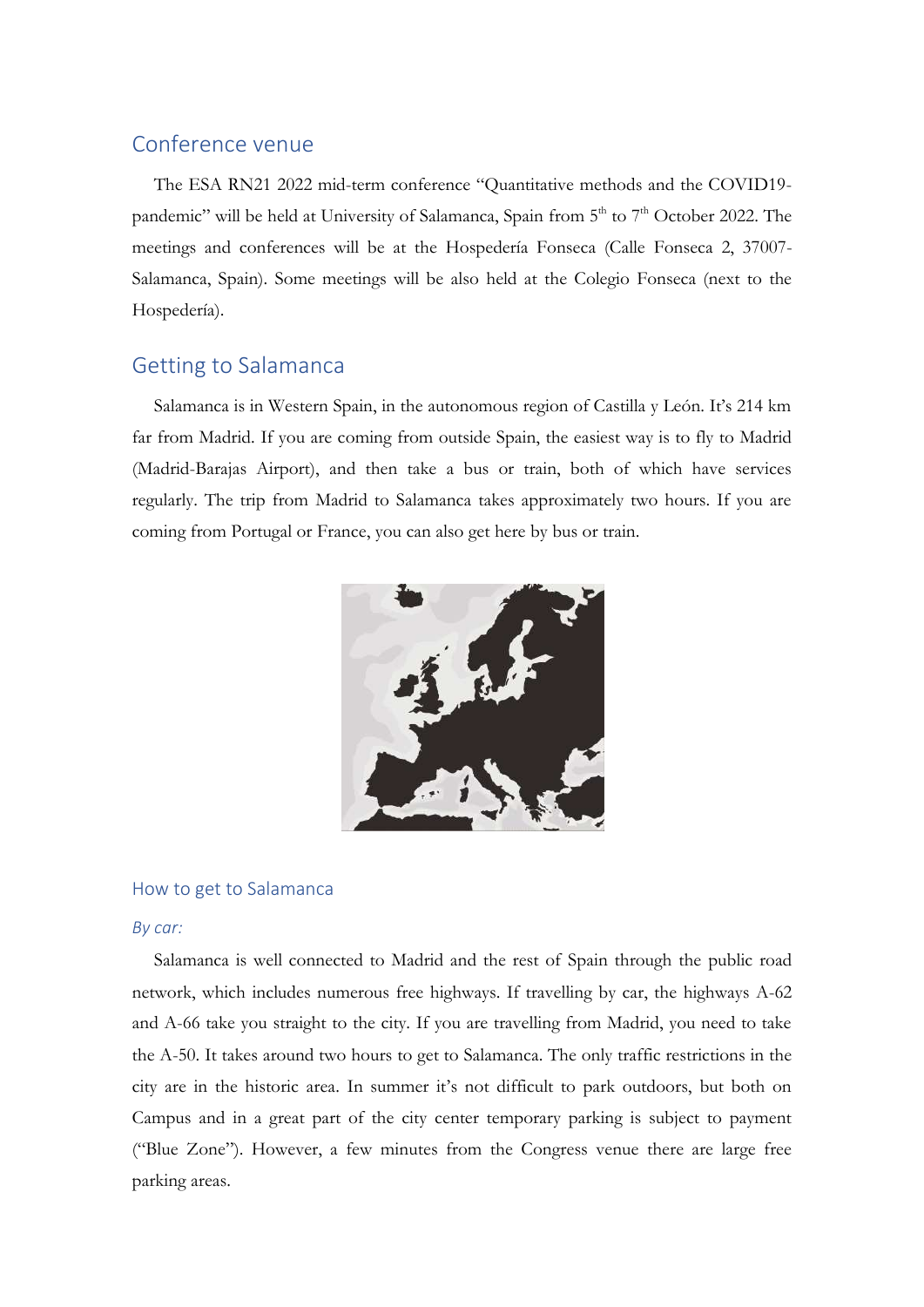#### *By bus:*

To get to Salamanca from Madrid, this is one of the best options. There are several buses a day in both directions, both directly from Madrid-Barajas Airport (Terminal 1 and 4) and Madrid South Station. There are also connections from Santiago de Compostela, Seville, Porto and Lisbon, among other cities. The bus station of Salamanca is less than a ten-minute walk away from the Congress venue. You can buy the tickets and check the timetables at: [www.avanzabus.com.](http://www.avanzabus.com/) You can also contact by phone on +34 902 02 09 99.

#### *By train:*

If you prefer to travel by train, RENFE (Spanish National Railways) has daily services from Madrid, Lisbon, Oporto, Paris, and other connections. There is a direct train from the train station located at the Terminal 4 in the Madrid Airport to get to Madrid Chamartín Railway Station, and it takes 15 minutes. Otherwise, you should take underground line 8 to Nuevos Ministerios underground station, and then transfer to line 10 which takes you to "Chamartín". The duration of the trips varies between an hour and a half and three hours. Salamanca Train Station is within the city, but around 3 km away from the Congress venue. Train tickets and timetables are available on its webpage: www.renfe.es or call +34 902 24 02 02.

#### *By plane:*

Apart from the connection through the airport Madrid-Barajas, Salamanca also has its own small airport, located in the nearby town of Matacán, 22 km away from the city center, which operates flights from airports such as Barcelona, Palma de Mallorca, or Tenerife, but mainly in summer. Current offer is very reduced due to the pandemic. Furthermore, you can travel to Valladolid by plane from some Spanish and European cities, and then travel by bus or train to Salamanca, in a short distance of 120 km (less than an hour and a half). For more information visit [www.aena.es.](http://www.aena.es/)

### To move within the city:

The most recommended means of getting around Salamanca is by foot. There is also a wide network of adapted public buses at a very reasonable price with several lines that pass through where the Congress will be held. There are numerous taxi ranks at the stations and throughout the city, and the service of adapted vehicles can be requested in advance.